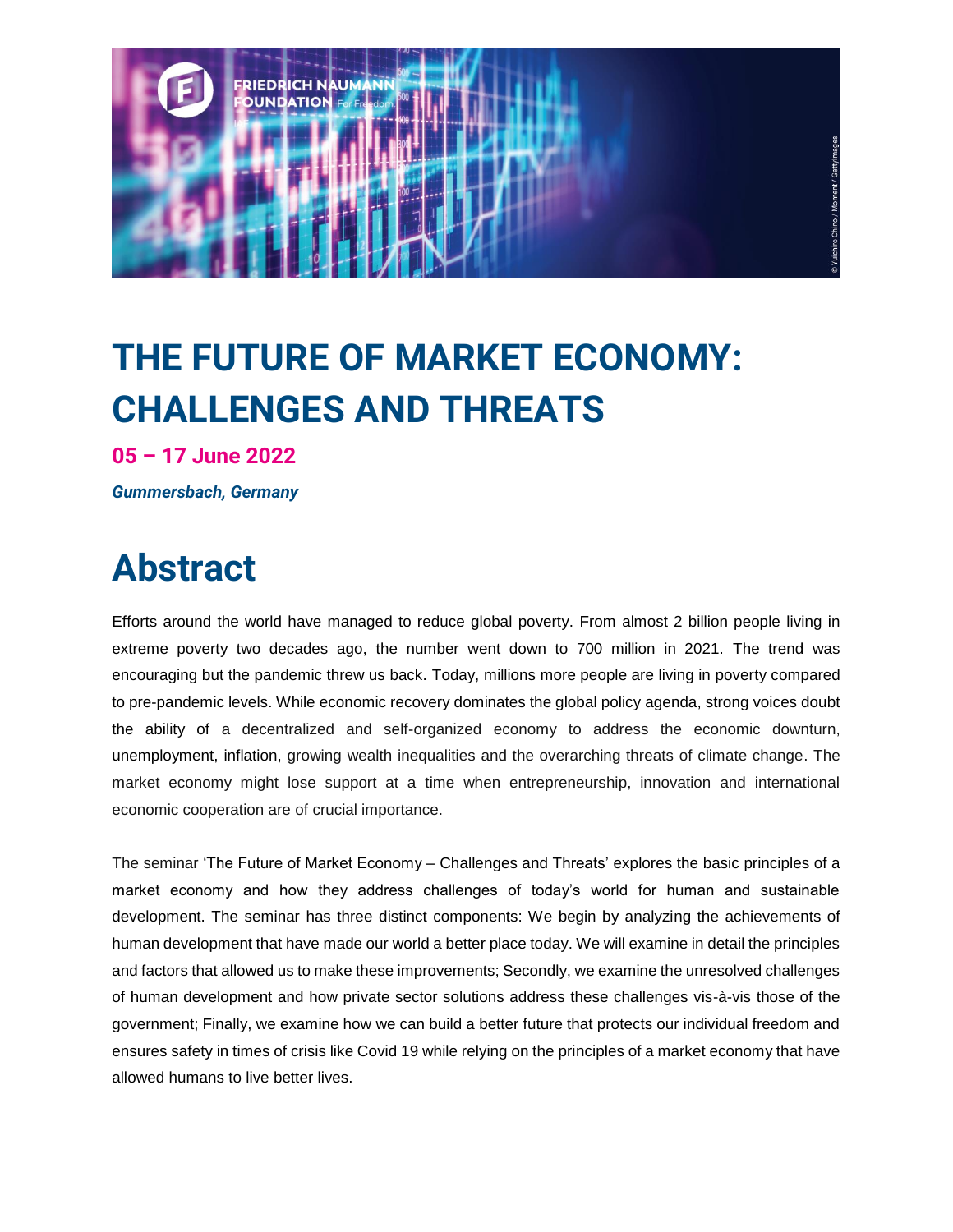#### **TOPICS**

While going through these three components the seminar will maintain a focus on core policy areas of public health, education, poverty alleviation, income inequality, and environmental protection. It discusses how progress in these policy areas depends on institutions that are crucial for thriving markets: the rule of law, property rights and a sound business environment. The seminar further underlines the importance of individual freedom and responsibility, and it discusses the relationship between free trade and international economic cooperation for human progress.

### **TARGET GROUP**

Liberal thinkers, Economic policy makers from political parties and Think tanks

### **METHODOLOGY**

The shared knowledge of all participants will be generated and addresses the resilience and the challenges to the future of economic freedom and the market economy. Participants will share their knowledge and experiences in working groups while renowned experts support their reflections on policy solutions to identified challenges. Case studies and other material will be supplied to support and enrich the discussions among the participants. Games, exercises, and debates will open the atmosphere and allow for interesting encounters and a dynamic flow of opinions. An excursion will present interesting insights and practical experiences in the European context.

#### **OBJECTIVES**

The seminar aims to provide participants with the opportunity to discuss how the market economy offers solutions to significant economic, social, and environmental challenges to human progress. Participants will sharpen their arguments and get better prepared when facing illiberal opponents who favour a governmentled and top-down approaches to human development. This includes improved arguments on how economic freedom and the market economy are consistent with individual morality and human dignity. Ultimately, the seminar aims to build the capacities of participants to campaign for pro-market ideas and policies in their local context.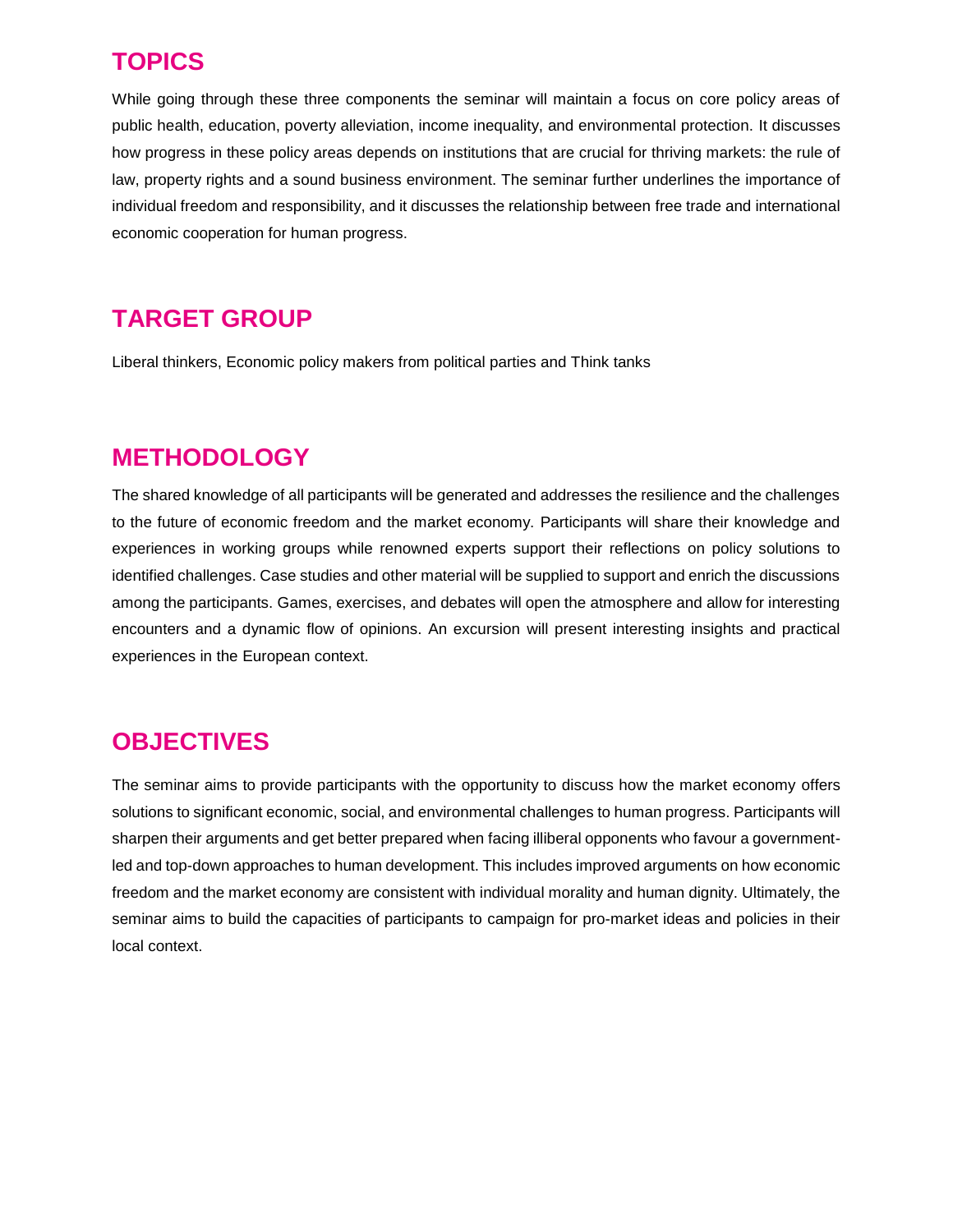# **Facilitators**



#### **Dr Emmanuel Martin**

Dr Martin holds a PhD in economics from the University of Aix-en-Provence, France. He has worked with French think tanks such as ALEPS or IREF but also with the Cato Institute in Washington DC. He has been the editor of the Atlas Economic Research Foundation francophone platform, LibreAfrique.org and the director of the Institute for

Economic Studies-Europe, which runs pro-liberty seminars across the old continent. He took part in École de la Liberté, a freedom-oriented MOOC programme in France. He is an expert with the online review Geopolitical Intelligence Services and his analyses are republished in various publications in Europe and Africa. He teaches at the University of Aix-Marseille and Institut Catholique d'Études Supérieures in France.



#### **Rainer Heufers**

Rainer Heufers is the founder and Managing Director of SIAP Solutions Pte Ltd, a Singapore-based consulting firm that provides strategic counseling, public policy consulting, leadership training, and other services to international think tanks, political parties, corporations, and government agencies. He is also the co-founder and

Executive Director of the Center for Indonesian Policy Studies in Jakarta/Indonesia and a Senior Fellow of the Atlas Network in Washington DC. From 1999 to 2011 he represented the Friedrich Naumann Foundation for Liberty in several Asian nations and supported the development of the Economic Freedom Network Asia. Prior to this he had been specialized in researching China's economic and social transition towards a market economy. Over the years he has been coaching teams and individual staff members of FNF around the world as well as facilitating workshops and seminars of FNF and IAF on various topics including Leadership, Facilitation, Strategic Planning, Climate Change and the Economy.

## **The Foundation**

We, the Friedrich Naumann Foundation for Freedom, promote individual liberty, free and open societies and free markets in Germany and throughout the world. To us freedom is the guiding principle in policy making. We believe that free and open societies are the only societies that allow human beings to decide for themselves what is best, to develop their full potential and to pursue their dreams. This is what we mean when we claim to value human dignity. And it is freedom that produces prosperity. Together with our counterparts – who all share a similar set of values – we support initiatives in Germany and abroad that serve to enhance respect for the rule of law, private property and human rights, that foster tolerance and that strengthen economic freedom rights and democracy.